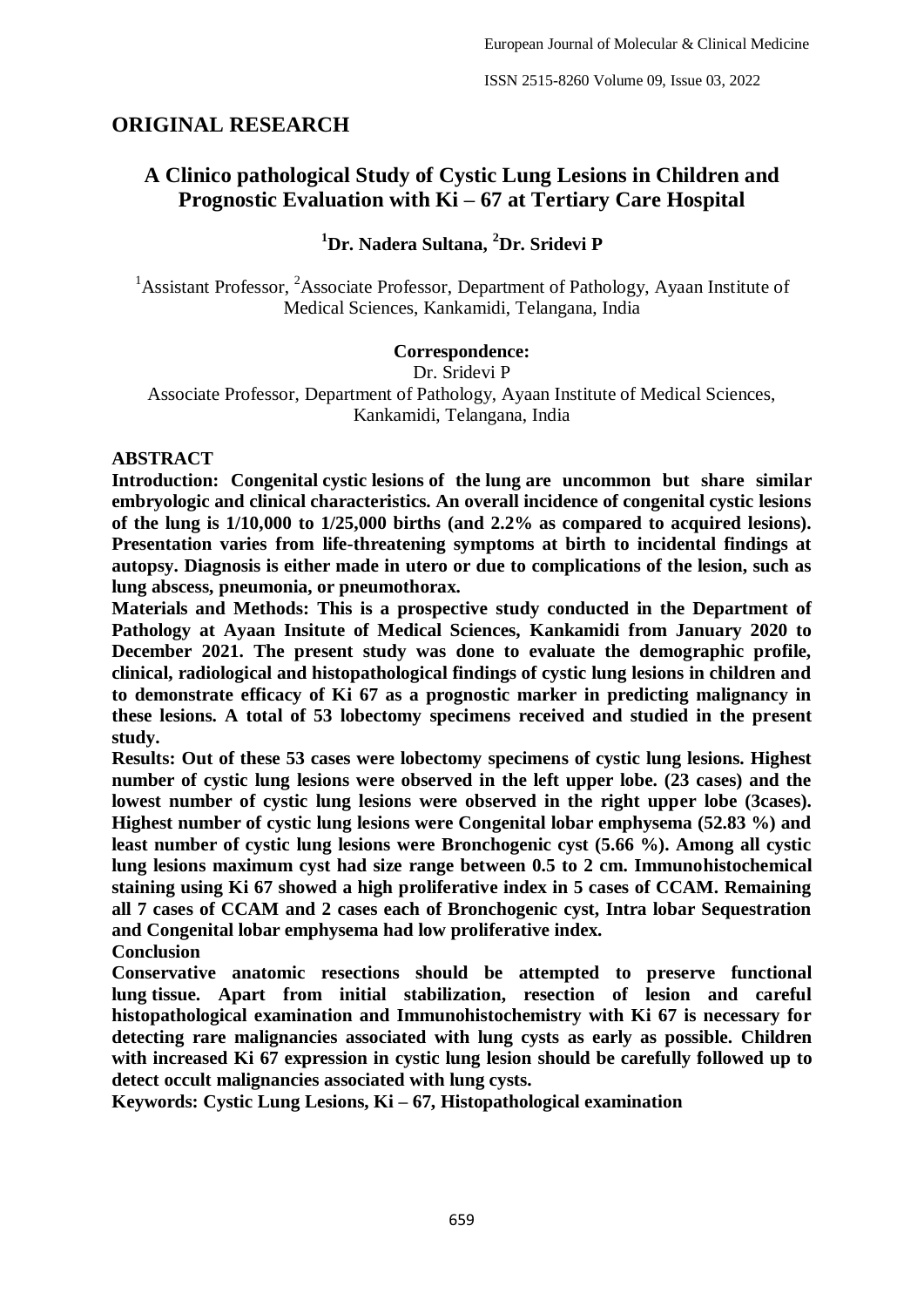#### **INTRODUCTION**

Congenital cystic lesions of the lung are uncommon but share similar embryologic and clinical characteristics. An overall incidence of congenital cystic lesions of the lung is  $1/10,000$  to  $1/25,000$  births (and 2.2% as compared to acquired lesions). <sup>[1]</sup> Presentation varies from life-threatening symptoms at birth to incidental findings at autopsy. Diagnosis is either made in utero or due to complications of the lesion, such as lung abscess, pneumonia, or pneumothorax.<sup>[2]</sup>

Cystic lung disease encompasses four categories of disease: bronchogenic cysts, cystic adenomatoid malformation, lobar emphysema, and pulmonary sequestration. Bronchogenic cysts arise from abnormal folding of tissue during fetal development. [3] Cystic adenomatoid malformations are benign, masses of abnormal lung tissue that generally occur in one side of the lung. [4] Lobar emphysema occurs when an obstruction in one lung lobe traps airflow. This trapped air stretches and expands the lung tissue, leading to cyst development. Pulmonary sequestration is a mass of lung tissue that is not connected to any airways and thus performs no function. The sequestration can be either inside or outside the lungs. [5]

Cysts were grouped as developmental, acquired, and pulmonary blebs and emphysematous bullae. It is often difficult to know whether a cyst is congenital or acquired. <sup>[6]</sup> Buntain and colleagues proposed a definition stating that a lung cyst is considered congenital if a similar pathologic picture can be found in the prenatal or immediate neonatal period before any postnatal traumatic or inflammatory insult, or if anomalous blood supply is present at the time of diagnosis. [7]

No definite known cause has been proposed, although there is interest in the role of some genes such as fatty acid binding protein-7 in the pathogenesis of CPAMs. The overlap and occasional coexistence of these cystic lesions suggest a possible single common pathologic mechanism for their development.  $^{[8]}$  The level of the obstruction, the completeness of the obstruction, and the timing of the obstructive events together produce the different patterns of lung malformations seen. The exact mechanism by which obstruction or atresia bring about various final lesions have yet to be elucidated. These diseases may result from compromised interaction between embryologic mesodermal and ectodermal lung components during development. [9]

Most congenital lung cysts are diagnosed at the 20-week anomaly scan. The diagnostic accuracy is 100% for congenital cysts, but specificity for distinct lesions are variable. Doppler ultrasound may identify an abnormal vessel from the aorta to suspect pulmonary sequestration, but it cannot confirm hybrid (mixed) lesions. Large lesions may cause cardiac compression, resulting in hydrops foetalis and fetal demise. [10]

Bronchioloalveolar carcinoma (BAC) and rhabdomyosarcoma in association with CCAM have been reported in children and adults. These malignant transformations were noted in primary CCAM lesions and those that were incompletely resected. <sup>[11]</sup> The long-term malignant potential of in situ CCAMs has been further reported, suggesting postnatal surgical excision by means of lobectomy rather than segmentectomy as well as surgical preference to long-term radiological surveillance. Thus, with the increasing number of reports and case series of malignancy within CCAM, together with the possibility of lung infection, surgical resection in nearly all cases of CCAM is recommended. [12]

Ki-67 nuclear antigen is expressed in proliferating cells and expressed throughout the cell cycle (G1, S, G2, and M phases) but not in resting cells (G0). CCAM results from an imbalance between cell proliferation and programmed cell death. Increased cell proliferation in CCAM can be caused by overexpression of keratinocyte growth factor, a pneumocyte mitogen required for normal lung development.  $^{[13]}$  Ki67 is a good prognostic marker predicting malignancy in cystic congenital adenomatoid malformation cases**.** An examination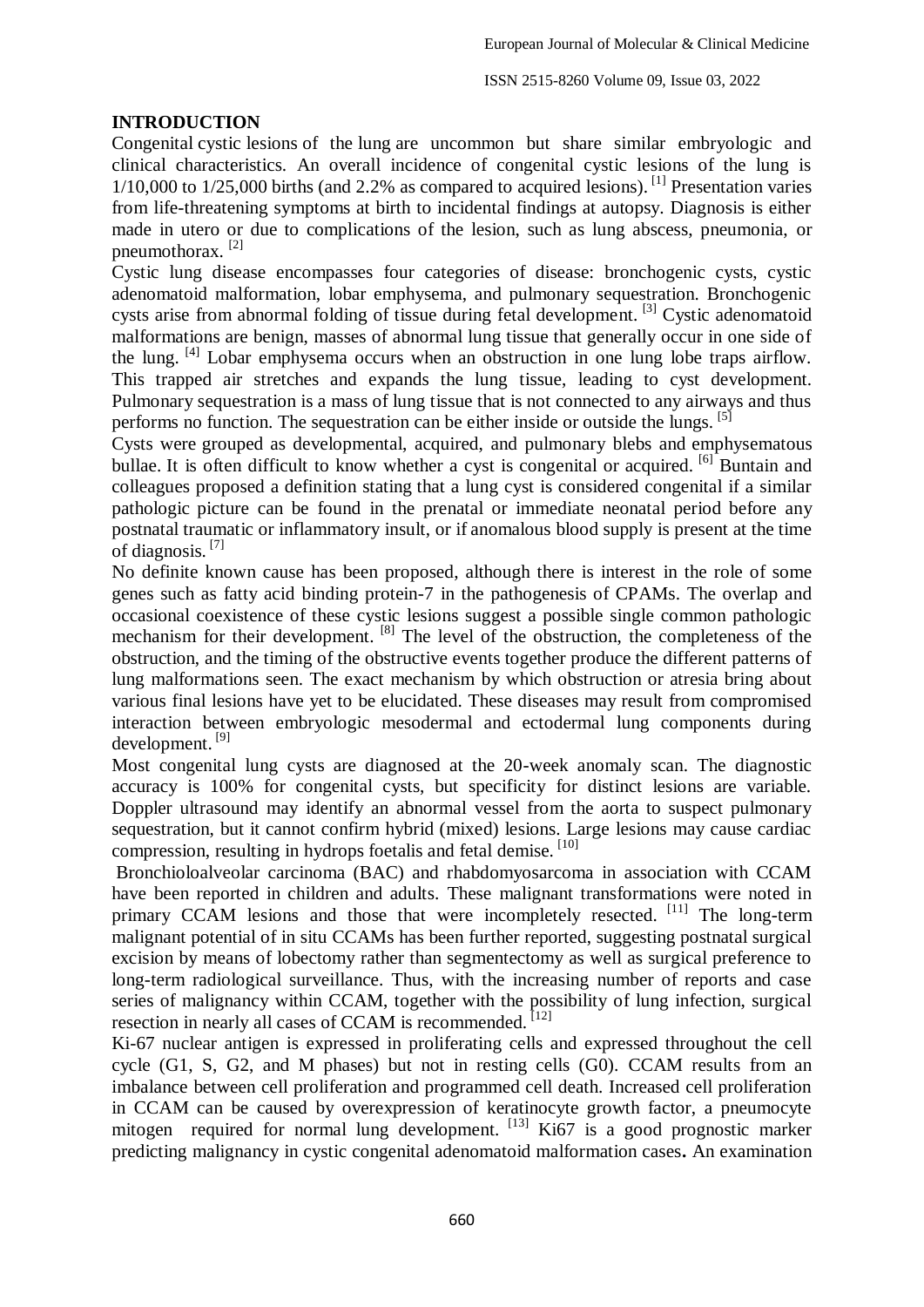of factors that control cell proliferation in Cystic lung lesions will provide further insight into the pathogenesis of these lesions.

#### **AIMS AND OBJECTIVES**

To correlate the clinical, radiological and histopathological findings of cystic lung lesions in children. To demonstrate the efficacy of Ki 67 as a prognostic marker in predicting malignancy in congenital cystic lung lesions.

#### **MATERIALS AND METHODS**

This is a prospective study conducted in the Department of Pathology at Ayaan Insitute of Medical Sciences, Kankamidi from January 2020 to December 2021. The present study was done to evaluate the demographic profile, clinical, radiological and histopathological findings of cystic lung lesions in children and to demonstrate efficacy of Ki 67 as a prognostic marker in predicting malignancy in these lesions. A total of 53 lobectomy specimens received and studied in the present study.

Congenital cystic lung lesions reported were retrieved from the pathology register and the histopathology slides were studied. The clinical details including the radiological and intraoperative findings were retrieved from hospital registers. All the clinical details including radiological findings as well as intraoperative findings were recorded. Paraffin embedded blocks of 53 cases were collected and Hematoxylin & Eosin stained sections were studied.

## **IMMUNOHISTOCHEMISTRY USING KI 67**

18 cases of lung cyst showing hyperplasia and dysplasia of respiratory epithelium were processed for Ki 67 immunoexpression after routine histopathological examination. Micro sections of 4-5 μm thickness were prepared from the corresponding paraffin blocks on albumin coated slide for H  $\&$  E staining and sections of 3  $\mu$ m thickness were prepared on separate poly- L-lysine coated slides for immunohistochemical staining with Ki 67. Standard procedure for H&E staining was employed using Harris haematoxylin and aqueous Eosin.

#### **RESULTS**

The present study of cystic lung lesions in children was conducted at tertiary care referral centre. Out of these 53 cases were lobectomy specimens of cystic lung lesions.

| <b>Cystic lung lesions</b> | $ 0.6 \text{ month} $ 6-12 month   1-5 year   6-10 year   11-13 year |  |  |
|----------------------------|----------------------------------------------------------------------|--|--|
| Bronchogenic cyst          |                                                                      |  |  |
| Sequestration              |                                                                      |  |  |
| Congenital lobar emphysema |                                                                      |  |  |
| CCAM                       |                                                                      |  |  |
|                            |                                                                      |  |  |

**Table 1: Age wise Distribution of cases**

Highest number of cases were found in children below 6 months of age. 34 cases (64.15%) were seen in children below 6 months and only 2 cases  $(3.77%)$  in children of 11-13 years age group in table 1.

**Table 2: Sex Incidence of cystic lung lesions**

| <b>Sex</b> | <b>Number of children Percentage</b> |      |
|------------|--------------------------------------|------|
| Males      | 33                                   |      |
| Females    | 2L)                                  | 38%  |
| Total      | 53                                   | 100% |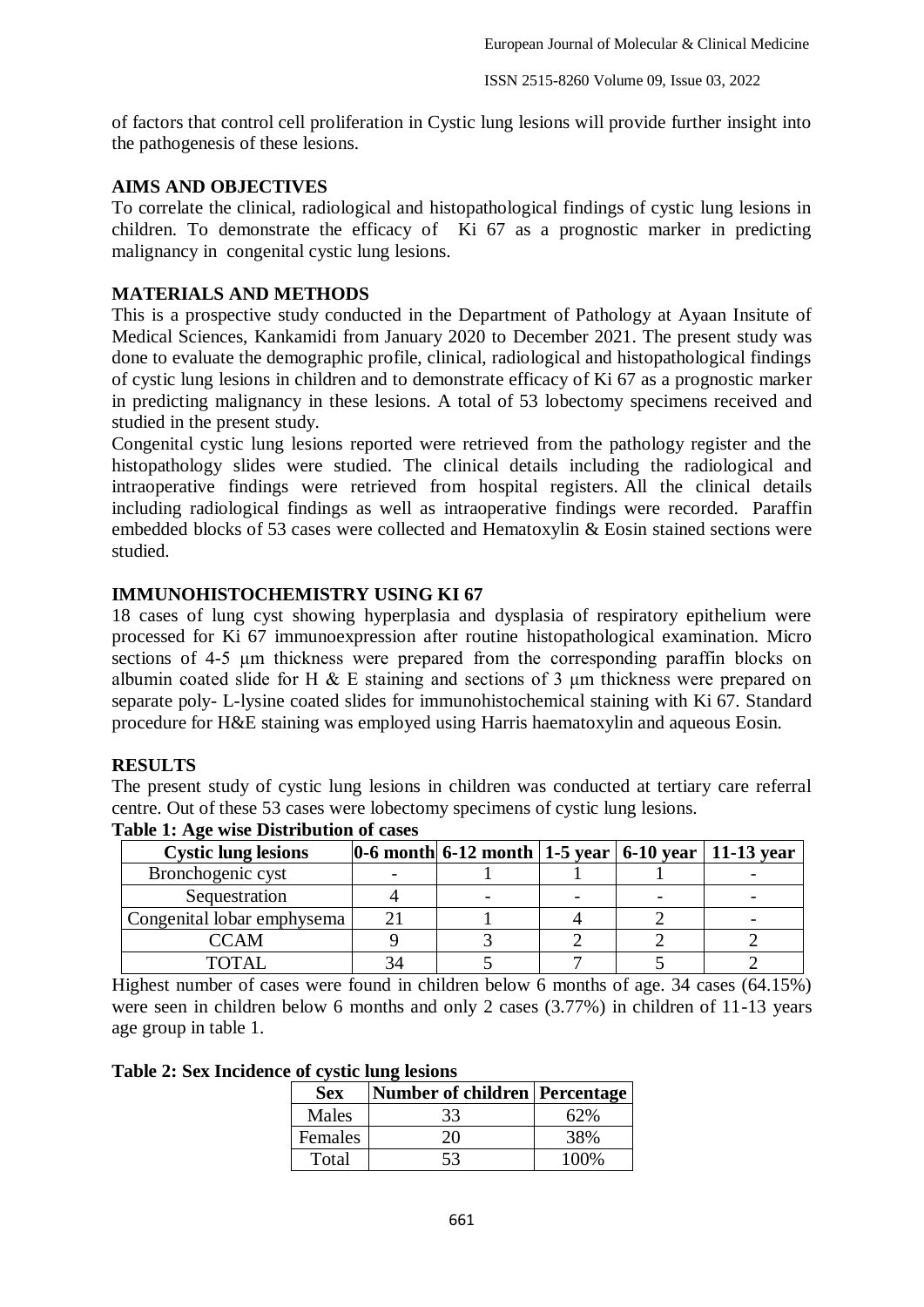Cystic lung lesions predominated in the male children in our study with M:F ratio of 1.6 : 1 in table 2.

| <b>Symptoms</b>             | <b>Bronchogenic</b>  |               |                |               | Sequestratio  Lobar emphysema |               | $CCAM$ (n=18) |               |
|-----------------------------|----------------------|---------------|----------------|---------------|-------------------------------|---------------|---------------|---------------|
|                             | $\text{cyst}$ (n =3) |               | $n(n=4)$       |               | $(n=28)$                      |               |               |               |
|                             | No of                | $\frac{6}{6}$ | No of          | $\frac{0}{0}$ | No of                         | $\frac{0}{0}$ | No of         | $\frac{0}{0}$ |
|                             | cases                |               | cases          |               | cases                         |               | cases         |               |
| Shortness of breath         | 2                    | 66.66%        |                | 25%           | 19                            | 67.85%        | 12            | 66.66%        |
| Cough                       |                      | 33.33%        | $\overline{2}$ | 50%           | 14                            | 50%           | 10            | 55.55%        |
| Fever                       | $\overline{2}$       | 66.66%        |                | 25%           | 17                            | 60.7%         | 12            | 66.66%        |
| <b>Respiratory distress</b> |                      | 33.33%        | 2              | 50%           | 8                             | 28.57%        |               | 22.22%        |

**Table 3: Symptom wise distribution of cystic lung lesions**

Most common symptom associated with cystic lung lesions was shortness of breath  $(64\%)$  in table 3.

| Cystic lung lesions Chest X Ray U/S Chest   MRI/CT SCAN |             |               |             |               |             |               |
|---------------------------------------------------------|-------------|---------------|-------------|---------------|-------------|---------------|
|                                                         | No of cases | $\frac{0}{0}$ | No of cases | $\frac{0}{0}$ | No of cases | $\frac{0}{0}$ |
| Bronchogenic cyst                                       |             | 33.33%        |             | 33.33%        |             | 66.66%        |
| $(n=3)$                                                 |             |               |             |               |             |               |
| questration $(n=4)$                                     |             | 50%           |             | 25%           |             | 100%          |
| bar emphysema                                           | ⇁           | 25%           | 12          | 42.8%         | 22          | 78.57%        |
| $(n=28)$                                                |             |               |             |               |             |               |
| $CCAM$ (n=18)                                           | 10          | 55.55%        |             | 61.1%         |             | 83.33%        |

Chest X ray, U/S chest and MRI/CT scan of chest was performed in most of the cases of cystic lung lesions. CT/MRI scan had the highest diagnostic accuracy in detecting cystic lung lesions in our study in table 4.

|  | Table 5: Showing side of lobectomy in cystic lung lesions. |  |  |  |  |
|--|------------------------------------------------------------|--|--|--|--|
|  |                                                            |  |  |  |  |

| <b>Cystic lung lesions</b> |      | Right Upper Right Middle ht Lower Left Upper Left Lower |      |      |      |
|----------------------------|------|---------------------------------------------------------|------|------|------|
|                            | Lobe | Lobe                                                    | Lobe | Lobe | Lobe |
| nchogenic cyst $(n=3)$     |      |                                                         |      |      |      |
| Sequestration $(n=4)$      |      |                                                         |      |      |      |
| ar emphysema $(n=28)$      |      |                                                         |      |      |      |
| $CCAM$ (n=18)              |      |                                                         |      |      |      |
| TOTAL $(n=53)$             |      |                                                         |      | າະ   |      |

Highest number of cystic lung lesions were observed in the left upper lobe. (23 cases) and the lowest number of cystic lung lesions were observed in the right upper lobe (3cases) in table 5.

|          |  |  |  | Table 6: Distribution of cystic lung lesions according to histopathological type is as |  |  |
|----------|--|--|--|----------------------------------------------------------------------------------------|--|--|
| follows: |  |  |  |                                                                                        |  |  |

| <b>Cystic lung lesion</b>            | No of cases   Percentage |         |
|--------------------------------------|--------------------------|---------|
| Bronchogenic cyst                    |                          | 5.66 %  |
| Sequestration                        |                          | 7.54 %  |
| Congenital lobar emphysema           | 28                       | 52.83 % |
| ital cystic adenomatoid malformation | 18                       | 33.96 % |
|                                      | 53                       | 100 %   |

Highest number of cystic lung lesions were Congenital lobar emphysema (52.83 %) and least number of cystic lung lesions were Bronchogenic cyst (5.66 %).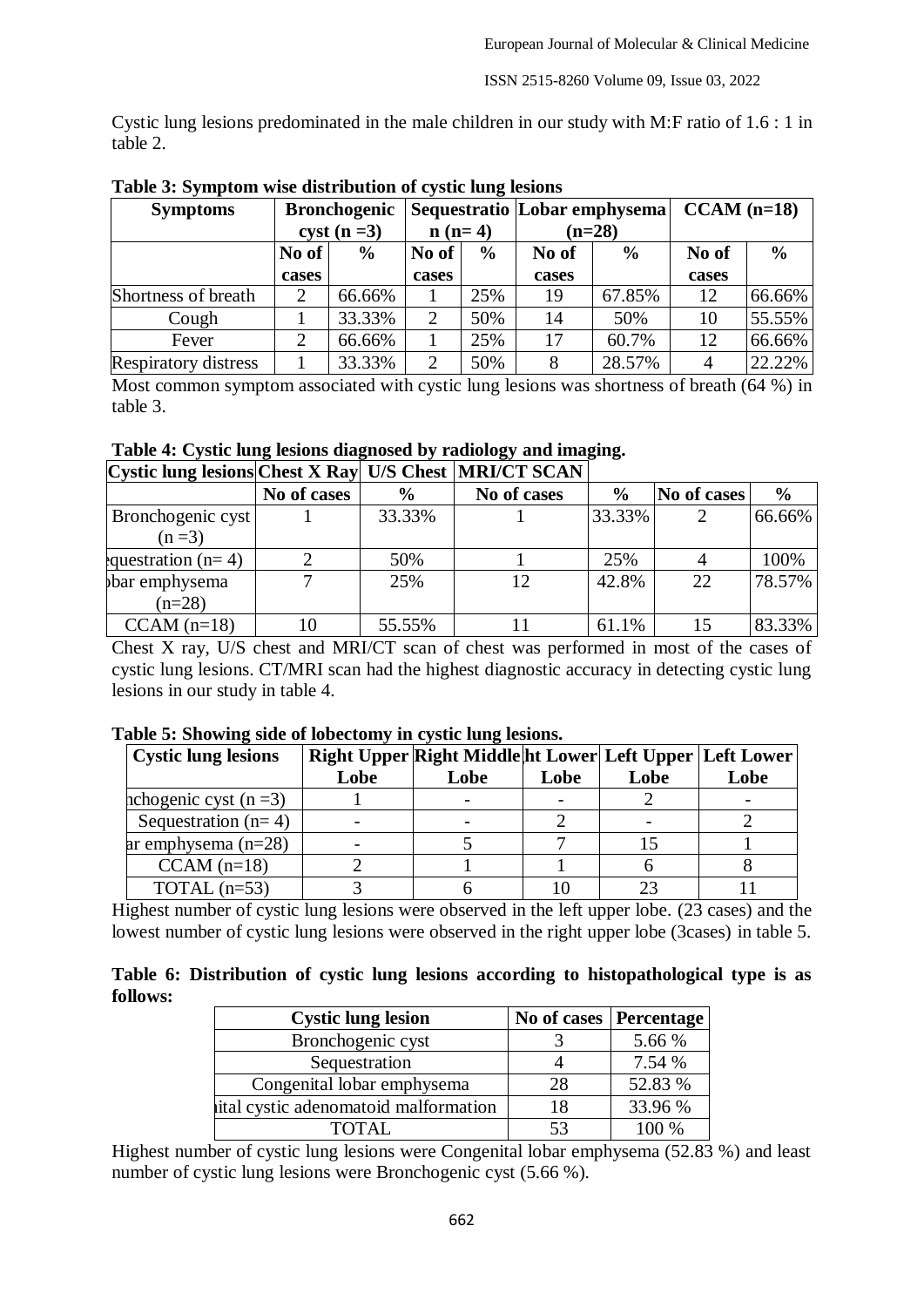ISSN 2515-8260 Volume 09, Issue 03, 2022



**Figure 1: Gross appearance of Bronchogenic cyst**

**Figure** 1a: **H** &  $E - 10X$  **Figure** 1b: **H** &  $E - 40X$ 

**Figure 2: Gross appearance of sequestration**



|  |  | Table 7: Showing gross size of cystic lung lesions. |  |
|--|--|-----------------------------------------------------|--|
|  |  |                                                     |  |
|  |  |                                                     |  |
|  |  |                                                     |  |

| <b>Cystic lung lesions</b> | $< 0.5$ cm $ 0.5 - 2$ cm $> 2$ cm |  |
|----------------------------|-----------------------------------|--|
| Bronchogenic cyst $(n=3)$  |                                   |  |
| Sequestration ( $n=4$ )    |                                   |  |
| Lobar emphysema $(n=28)$   |                                   |  |
| $CCAM (n=18)$              |                                   |  |
| <b>TOTAL</b>               |                                   |  |

Among all cystic lung lesions maximum cyst had size range between 0.5 to 2 cm in table 7.

| Table 8: Immunohistochemical Staining Using Ki 67 was performed in 18 cases. |  |  |  |
|------------------------------------------------------------------------------|--|--|--|
|                                                                              |  |  |  |

| <b>Lung Cyst</b>            |    | No of cases   High Ki 67 index   Low Ki 67 index |         |  |  |  |
|-----------------------------|----|--------------------------------------------------|---------|--|--|--|
| Bronchogenic cyst           |    |                                                  | 2 cases |  |  |  |
| Intra lobar Sequestration   |    |                                                  | 2 cases |  |  |  |
| Congenital lobar emphysema  |    |                                                  | 2 cases |  |  |  |
| Congenital cystic pulmonary |    | 5 cases                                          | 7 cases |  |  |  |
| malformation                | 12 | $1.6\%$ ]                                        | [58.4%] |  |  |  |
| <b>TOTAL</b>                |    |                                                  |         |  |  |  |

Immunohistochemical staining using Ki 67 showed a high proliferative index in 5 cases of CCAM. Remaining all 7 cases of CCAM and 2 cases each of Bronchogenic cyst, Intra lobar Sequestration and Congenital lobar emphysema had low proliferative index.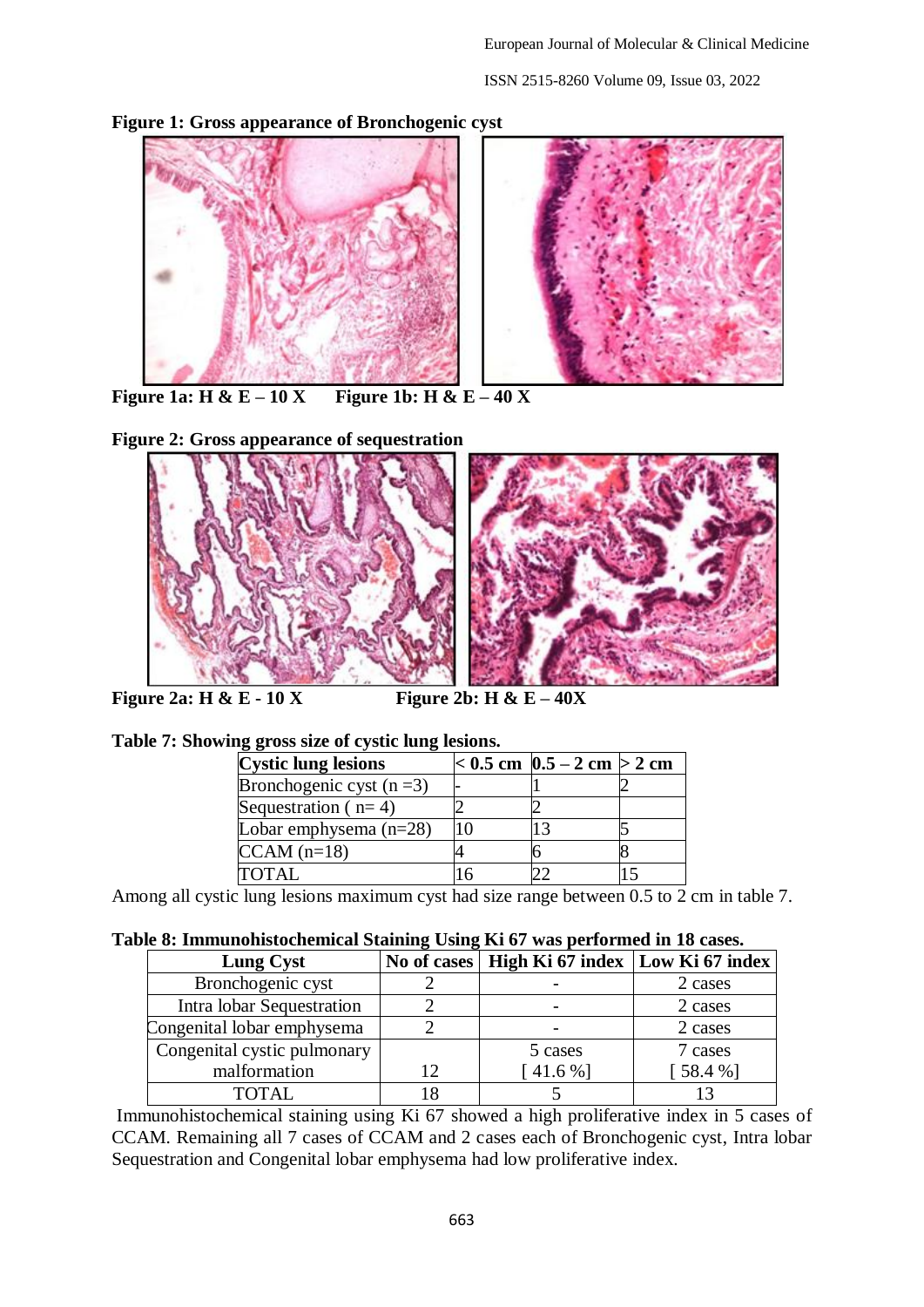ISSN 2515-8260 Volume 09, Issue 03, 2022

| <b>LUNG CYST</b>                            | H.P N <sub>0</sub> |                 | <b>SUBTYPE KI67 INDEX</b> | <b>RESULT</b> |
|---------------------------------------------|--------------------|-----------------|---------------------------|---------------|
| Bronchogenic cyst                           | 560/12             |                 | 4.5                       | LOW           |
|                                             | 24/13              |                 | 5.2                       | LOW           |
| Intralobar sequestration                    | 831/12             |                 | 4.7                       | LOW           |
|                                             | 297/13             |                 | 5.6                       | LOW           |
| Congenital lobar emphysema                  | 436/11             |                 | 4.3                       | LOW           |
|                                             | 1051/12            |                 | 4.8                       | LOW           |
| Congenital<br>cystic pulmonary malformation | 133/11             |                 | 19.5                      | <b>HIGH</b>   |
|                                             | 176/11             |                 | 18.8                      | <b>HIGH</b>   |
|                                             | 375/11             |                 | 19.7                      | <b>HIGH</b>   |
|                                             | 30/12              | <b>CCAMI</b>    | 4.2                       | LOW           |
|                                             | 399/12             |                 | 5.6                       | LOW           |
|                                             | 757/12             |                 | 16.2                      | <b>HIGH</b>   |
|                                             | 1059/12            |                 | 18.6                      | <b>HIGH</b>   |
|                                             | 64/11              | <b>CCAMII</b>   | 6.8                       | LOW           |
|                                             | 970/12             |                 | 5.4                       | LOW           |
|                                             | 171/12             | <b>CCAM III</b> | 4.5                       | LOW           |
|                                             | 716/12             | <b>CCAM IV</b>  | 6.4                       | LOW           |
|                                             | 355/13             |                 | 5.2                       | LOW           |
| <b>TOTAL</b>                                | 18 CASES           |                 |                           |               |

**Table 9: Showing the percentage of nuclear immunostaining with Ki 67 in each case.**

Among the 18 cases of cystic lung lesion showing hyperplasia and dysplasia of respiratory epithelium subjected for Ki 67 immunoexpression, Ki 67 showed a high proliferative index in 5 cases of Congenital cystic pulmonary malformation type 1.Congenital cystic pulmonary malformation type 2, 3and 4, Bronchogenic cyst, Intra lobar Sequestration and Congenital lobar emphysema had low proliferative index with Ki 67. Adjacent normal lung was taken as a positive control.

## **DISCUSSION**

Cystic lung lesions present in the newborn period and early childhood with respiratory distress, and require prompt diagnosis with emergency surgical resection. The etiology of such lesions is controversial and many theories have been proposed. The cause of many of these malformations has been described as in-sequestration and foregut malformations, whereas that of others (e.g., CCAM and simple lung cyst) remain obscure. <sup>[14]</sup> During fetal lung growth, the timing of embryologic alterations, whether early or late, determines not only the type of lesion but also the severity of the malformations and its impact on overall lung  $g$ rowth.  $^{[15]}$ 

In our study, highest number of cystic lung lesions were observed in the left upper lobe (23 cases) and the lowest number of cystic lung lesions were observed in the right upper lobe (3cases). Lobar emphysema was more common in the left upper lobe, CCAM was more common in the left lower lobe, 2 cases of sequestration of intralobar type were seen in right lower lobe and 2 cases of Bronchogenic cyst involved left upper lobe and 1 case involved the right upper lobe. These findings were more or less similar to the study done by Coran AG et al  $(1994)$   $[16]$ . In the study by Al- Bassam et al  $[1999]$ , the left upper lobe was the commonest site for CLE followed by right middle lobe, in CCAM the lower lobes were equally affected, the bronchogenic cyst were centrally located in the majority of the patients and 5 cases of pulmonary sequestration were intralobar variety. [17]

In our study among all cystic lung lesions maximum cyst had size range between 0.5 to 2 cm. This was comparable to the study done by Al- Bassam et al [1999] in which most of the cyst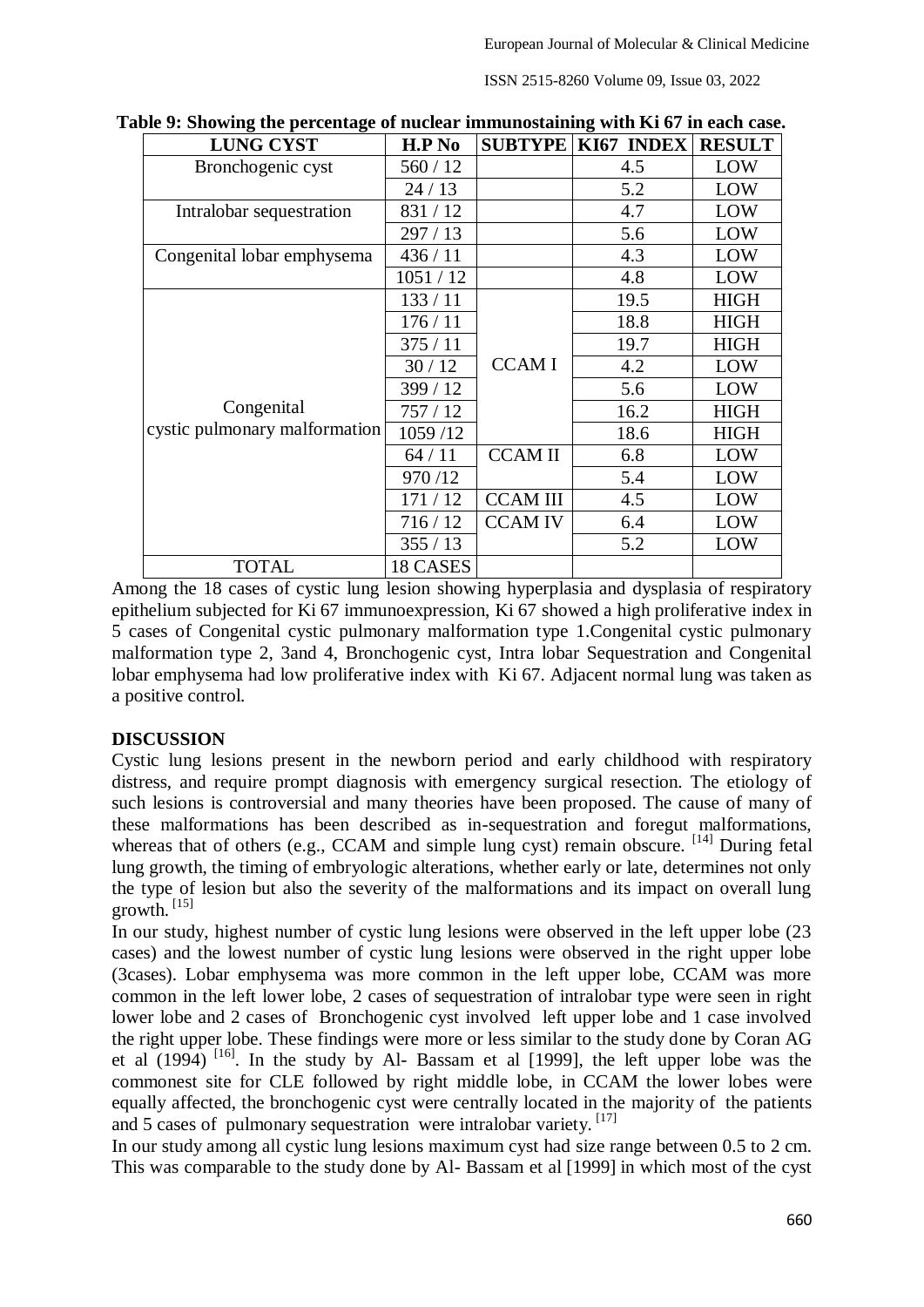had size below 2 cm.  $\left[17\right]$  In our study highest number of cystic lung lesions were Congenital lobar emphysema (52.83 %) and least number of cystic lung lesions were Bronchogenic cyst (5.66 %) which were comparable with the other studies.

In our study among the 18 cases of cystic lung lesion showing hyperplasia and dysplasia of respiratory epithelium subjected for Ki 67 immunoexpression, Ki 67 showed a high proliferative index in 5 cases of Congenital cystic pulmonary malformation type 1. Congenital cystic pulmonary malformation type 2, 3 and 4, Bronchogenic cyst, Extra lobar Sequestration and Congenital lobar emphysema had low proliferative index with Ki 67. This is comparable to the study done by Cangiarella J et al (1995) in which Ki 67 IHC showed increased proliferative Index in all cases of CCAM. [18]

This reveals that there is increased cell proliferation in congenital cystic adenomatoid malformation of lung as compared to the normal lung. Children with increased Ki 67 expression in cystic lung lesion should be carefully followed up to detect rare malignancies associated with lung cysts. Increased proliferation index is associated with increase in the risk of malignant transformation. A life-long follow-up in those patients who had a resection of cystic lung lesion in early childhood is recommended as supported by the study done by van Koningsbruggen S et al  $(2001)$ . [19]

Prognosis depends on the size of the lung mass and secondary physiologic derangement. A large cystic lung lesion causes mediastinal shift, hypoplasia of normal lung tissue and cardiovascular compromise. [20] Microcystic lesion and bilateral lung involvement highly correlated with poor prognosis as suggested by the study done by Bunduki et al  $(2000)$ . <sup>[21]</sup> Surveillance to detect an early transition in the character of a cystic lung lesion is important due to the possibility of Pleuropulmonary Blastoma, or other rare malignancies associated with lung cysts as suggested by the study done by Priest et al  $(2009)$ . <sup>[22]</sup>

As CCAM can host metaplastic mucous cells, primitive mesenchymal cells and differentiated but poorly organized striated muscle fibers, it has been proposed that CCAM may act as a predisposing condition for oncogenesis as suggested by the study done by Cass DL et al  $(1998)$ .  $^{[23]}$  CCAM is caused by dysregulated paracrine growth of mature cells and extracellular matrices and that Glandular Component could have the potential for malignant transformation was suggested by the study done by Wang et al  $(1999)$ .<sup>[24]</sup>

The possible development of malignancies justifies prompt resection shortly after diagnosis, even in asymptomatic patients. A life-long follow-up in those patients who had a resection of cystic lung lesion in early childhood is recommended as supported by the study done by van Koningsbruggen S et al (2001).<sup>[19]</sup>

#### **CONCLUSION**

Conservative anatomic resections should be attempted to preserve functional lung tissue. Apart from initial stabilization, resection of lesion and careful histopathological examination and Immunohistochemistry with Ki 67 is necessary for detecting rare malignancies associated with lung cysts as early as possible. Children with increased Ki 67 expression in cystic lung lesion should be carefully followed up to detect occult malignancies associated with lung cysts.

#### **REFERENCES**

- 1. Shamji F.M. Classification of cystic and bullous lung disease. Chest surgery clinics of North America 1995;5:701-716.
- 2. Hernanz-Schulman M. Cysts, and cystlike lesions of the lung. Radiol Clin N Am 1993;31:631-643.
- 3. Cheney G., Garland L.H. Pulmonary pneumocyst. Report of enormous solitary cyst in healthy adult female. Am J Med Sci 1938;196:699-703.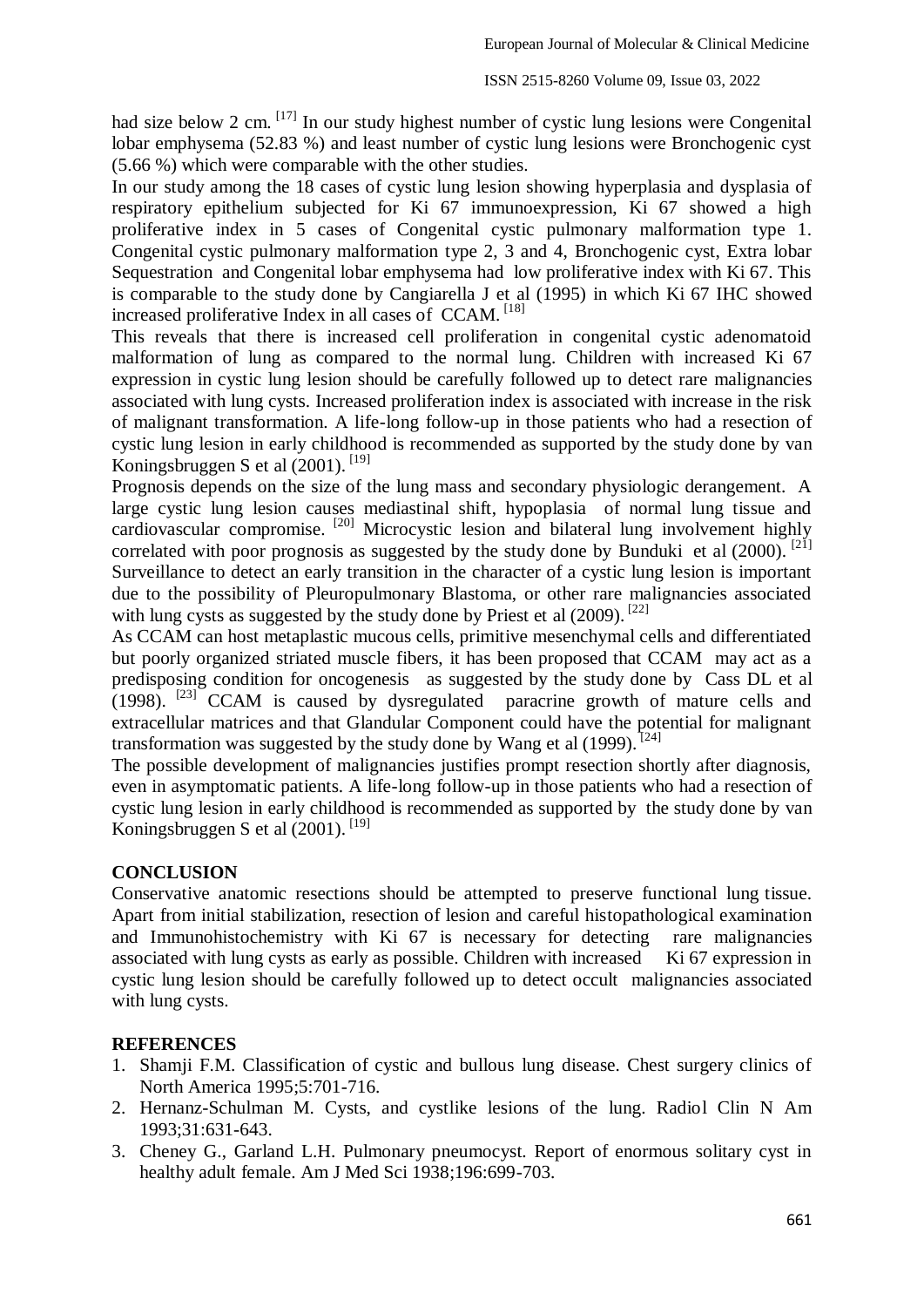- 4. Stocker JT, Madewell JE, Drake RM. Congenital cystic adenomatoid malformation of the lung. Classification and morphologic spectrum. Hum Pathol 1977;8:155 - 171.
- 5. Soosay G.N., Baudouin S.V., Hanson P.J.V., et al. Symptomatic cysts in otherwise normal lungs of children and adults. Histopathology 1992;20:517-522.
- 6. Langston C. New concepts in the pathology of congenital lung malformations. Semin Pediatr Surg 2003; 12(1):17–37.
- 7. Buntain W.L., Isaacs H., Payne V.C., Lindesmith G.G., Rosenkrantz J.G. Lobar emphysema,cysticadenomatoid malformation,pulmonary sequestration, and bronchogenic cyst in infancy and childhood: a clinical group. J Pediatr Surg 1974; 9 :85-93.
- 8. Warren H.Lewis, CHAPTER Xl, Splanchnology,Respiratory apparatus .In : Gray,s Anatomy Of Human Body,  $20^{th}$  edition, Philadelphia. USA: Lea & Febiger; 2012.p. 1071.
- 9. Warren H.Lewis, CHAPTER Xl, Splanchnology,Respiratory apparatus,The Lungs.In Gray,s Anatomy Of Human Body,  $20<sup>th</sup>$  edition, Philadelphia.USA: Lea & Febiger;2012.p.1093-1100.
- 10. Barbara young, James s.Lowe,Alan stevens, John w .heath. Respiratory apparatus.In Wheaters functional histology, a text and colour atlas,  $5<sup>th</sup>$  edition, Elsevier; 2007.p. 234-245.
- 11. Demos NJ, Teresi A Congenital lung malformations. A unified concept and a case report. J Thorac Cardiovasc Surg 1975; 70:260–264.
- 12. Heithoff KB, Sane SM, Williams HJ, et al Bronchopulmonary foregut malformations. A unifying etiological concept. AJR 1976;126:46–54.
- 13. Haller JA, Golladay ES, Pickard LR, et al Surgical management of lung bud anomalies: lobar emphysema, bronchogenic cyst, cystic adenomatoid malformation, and intralobar pulmonary sequestration. Ann Thorac Surg 1979;28:33–43.
- 14. Keslar P, Newman B, Oh KS. Radiographic manifestations of anomalies of the lung. Radiol Clin North Am 1991; 29:255–270.
- 15. Evrard V, Ceulemans J, Coosemans W, et al. Congenital parenchymatous malformations of the lung. World J Surg 1999;23:1123–1132.
- 16. [Coran AG,](http://www.ncbi.nlm.nih.gov/pubmed?term=Coran%20AG%5BAuthor%5D&cauthor=true&cauthor_uid=8185475) [Drongowski R.](http://www.ncbi.nlm.nih.gov/pubmed?term=Drongowski%20R%5BAuthor%5D&cauthor=true&cauthor_uid=8185475) Congenital cystic disease of the tracheobronchial tree in infants and children. Experience with 44 consecutive cases. [Arch Surg.](http://www.ncbi.nlm.nih.gov/pubmed/8185475) 1994 May;129(5):521-7.
- 17. Al-Bassam A, Al-Rabeeah A, Al-Nassar S, Al-Mobaireek K, Al-Rawaf A, Banjer H, Al-Mogari I. Congenital cystic disease of the lung in infants and children (experience with 57 cases).Eur J Pediatr Surg 1999 Dec;9(6):364-8.
- 18. Cangiarella J, Greco MA, Askin F, Perlman E, Goswami S, Jagirdar J.Congenital cystic adenomatoid malformation of the lung: insights into the pathogenesis utilizing quantitative analysis of vascular marker CD34 (QBEND-10) and cell proliferation marker MIB-1. Mod Pathol 1995 Dec;8(9):913-8.
- 19. Koningsbruggen S, Ahrens F, Brockmann M, Michalk D, Rietschel E. Congenital cystic adenomatoid malformation type 4. Pediatr Pulmonol 2001 Dec;32(6):471-5.
- 20. [Lima M,](http://www.ncbi.nlm.nih.gov/pubmed?term=Lima%20M%5BAuthor%5D&cauthor=true&cauthor_uid=18581960) [Gargano T,](http://www.ncbi.nlm.nih.gov/pubmed?term=Gargano%20T%5BAuthor%5D&cauthor=true&cauthor_uid=18581960) [Ruggeri G,](http://www.ncbi.nlm.nih.gov/pubmed?term=Ruggeri%20G%5BAuthor%5D&cauthor=true&cauthor_uid=18581960) [Manuele R,](http://www.ncbi.nlm.nih.gov/pubmed?term=Manuele%20R%5BAuthor%5D&cauthor=true&cauthor_uid=18581960) [Gentili A,](http://www.ncbi.nlm.nih.gov/pubmed?term=Gentili%20A%5BAuthor%5D&cauthor=true&cauthor_uid=18581960) [Pilu G,](http://www.ncbi.nlm.nih.gov/pubmed?term=Pilu%20G%5BAuthor%5D&cauthor=true&cauthor_uid=18581960) [Tani G,](http://www.ncbi.nlm.nih.gov/pubmed?term=Tani%20G%5BAuthor%5D&cauthor=true&cauthor_uid=18581960) [Salfi N.](http://www.ncbi.nlm.nih.gov/pubmed?term=Salfi%20N%5BAuthor%5D&cauthor=true&cauthor_uid=18581960) Clinical spectrum and management of congenital pulmonary cystic lesions[.Pediatr Med Chir.](http://www.ncbi.nlm.nih.gov/pubmed/18581960) 2008 Mar-Apr;30(2):79-88.
- 21. Bunduki V, Ruano R, da Silva MM, Miguelez J, Miyadahira S, Maksoud JG, Zugaib M. Prognostic factors associated with congenital cystic adenomatoid malformation of the lung. Prenat Diagn 2000 Jun;20(6):459-64.
- 22. Priest, Gretchen M. Williams, Ashley Hill, Louis P. Dehner and Adam Jaffe. Pulmonary Cysts in Early Childhood and the Risk of Malignancy.Pediatric Pulmonology 2009;44:14–30.